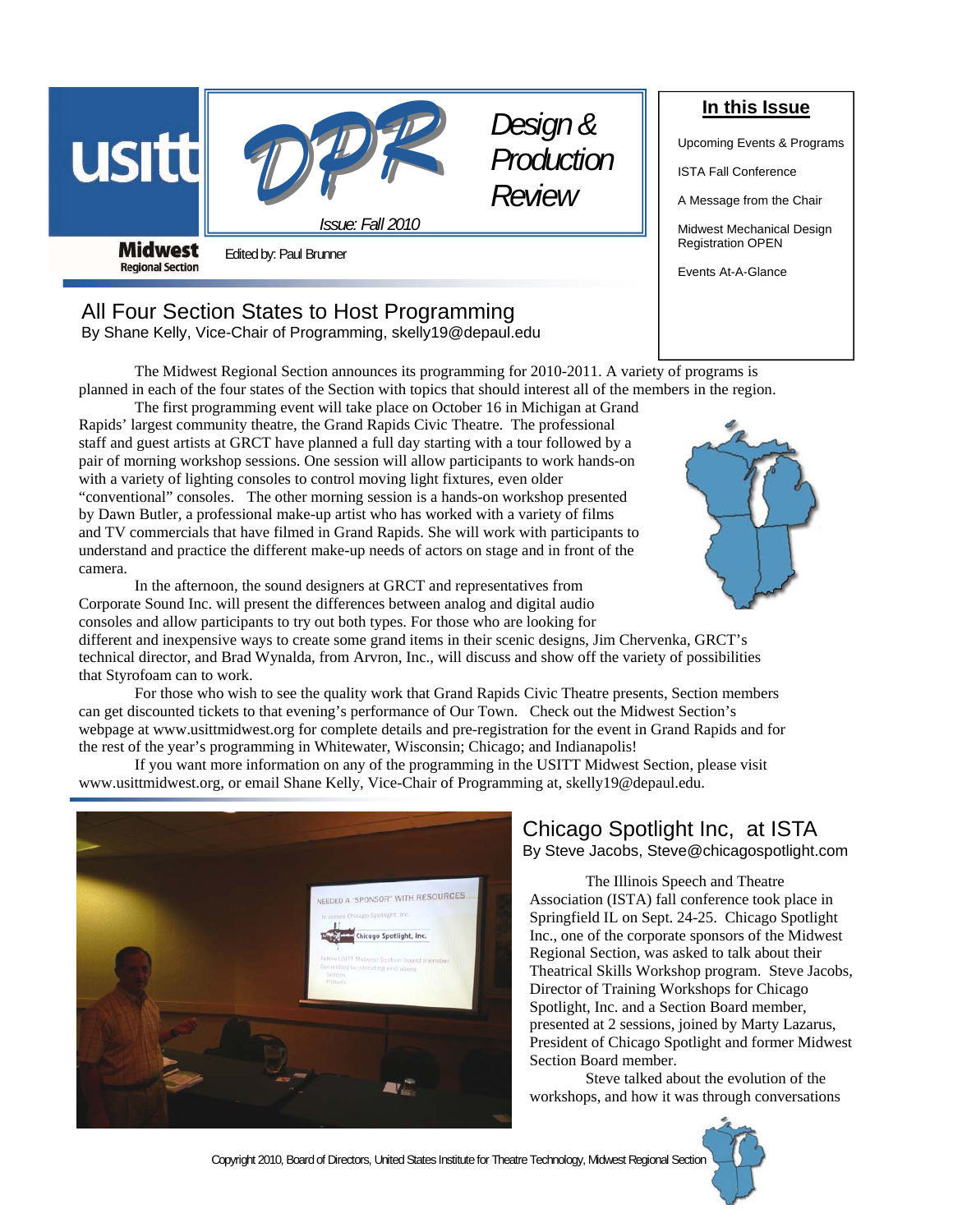#### Design & Production Review Page 2

#### Continued from previous page

with Marty that the two of them put their ideas together to create the workshops. The Theatrical Skills Workshops are geared to high school and college students, teachers and staff in a variety of skill areas such as Make-up, Creative Lighting, Safe Rigging and Scene Painting.

 During the session, Steve explained that much of his "inspiration" for the workshop program came from his participation in Midwest Section programs during his teaching career. Steve also made mention of the "new" logo that has been adopted by the National office. If interested in knowing more about the workshops, visit Chicagospotlight.com or contact Steve@chicagospotlight.com.



Steve Jacobs from Chicago Spotlight, Inc. discussing their training opportunities at ISTA

## Midwest Mechanical Design Competition Another Success By Verda Beth Martell, bmartell@illinois.edu



See Story on next Page

# A Letter from the Regional Section

Chair, By Kathleen Donnelly, Chair, Donnelly@uwosh.edu

Greetings and welcome to a new year for USITT Midwest Section!

 I hope you all had an enjoyable and productive summer. The programming brochure for our upcoming season was mailed earlier this month; along with our membership renewal and founders award form. If you did not receive this mailing, please send an e-mail to our Vice Chair of Membership, Mick Alderson alderson@uwosh.edu and he will get you the information. Pay Pal is back on line so that you can pay your membership dues easily. Just go to our section web site http:// www.usittmidwest.org.

 As we begin our new year, we have welcomed new board members, David Leugs as our new Secretary and Paul Brunner as a director at large. We wish to thank Dave Krajec, and Alan Stalmah , for their contributions in the past, as members of the board of the Midwest Section. We would especially like to thank Davin Huston for his years as our web master. We are currently looking for a new web master for the Section. If you would like to get more involved with the section, and have experience in web design, please send a note to Kathleen Donnelly, Chair of the Section Donnelly@uwosh.edu.

 A special note to educators: Please consider recommending one of your students for the Founders Student Award. Information about this award can be found on the flyer included with your membership mailing or by going to the section website. Deadline for nominations is November  $15<sup>th</sup>$ . I look forward to

seeing many of you at the events this coming year! Please send me a note if you would like to be more involved in the section.

> Kathleen Donnelly, Chair USITT Midwest Regional Section donnelly@uwosh.edu

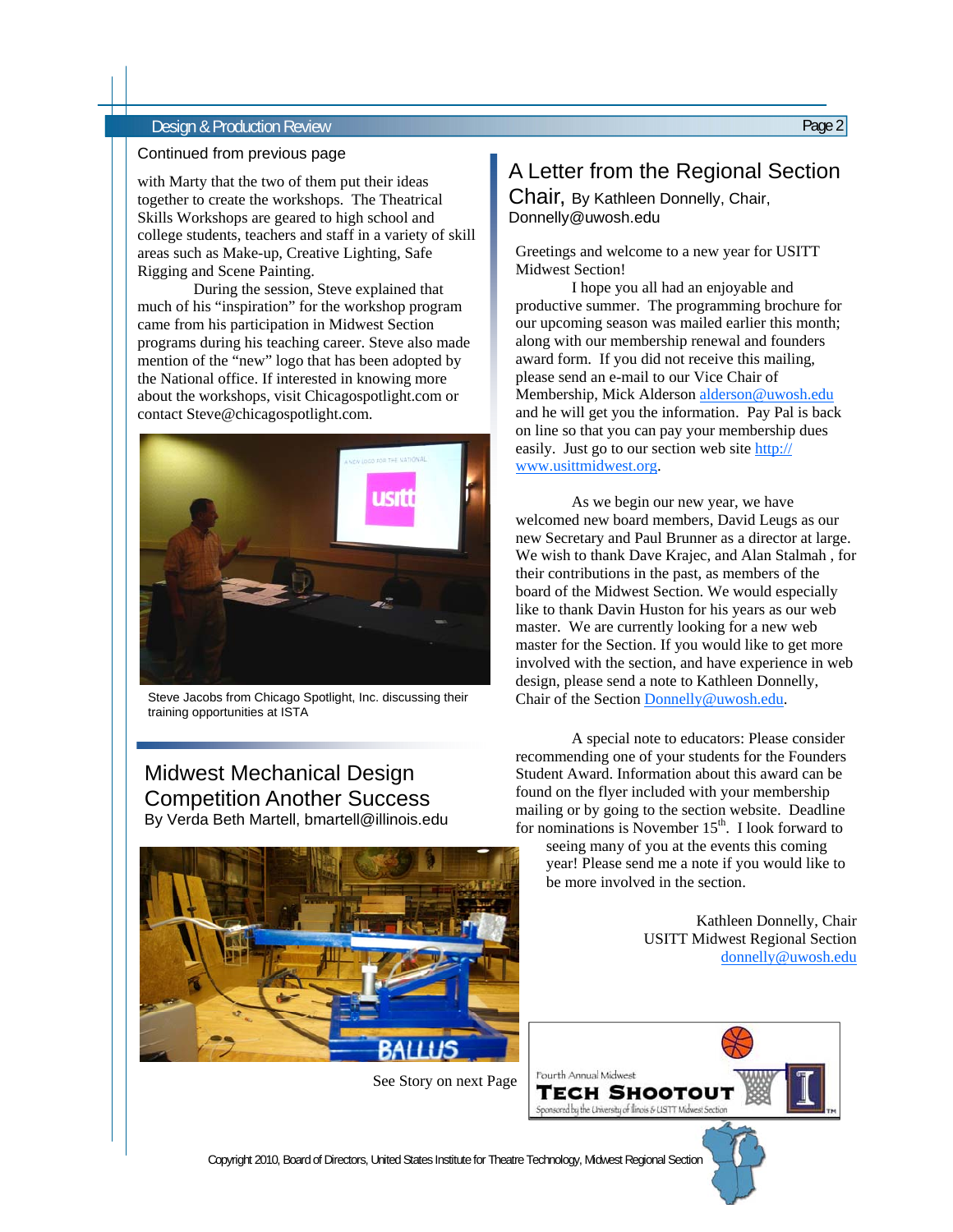#### **Design & Production Review Page 3 Design & Production Review**

### Midwest Mechanical Design Competition Another Success By Verda Beth Martell, bmartell@illinois.edu

2009 MMDC Photo Gallery

 Fresh Air and Basketball Shooters – Definitely a Winning Combination

 On a rainy Saturday in early May, basketball shooters reined at the Krannert Center for the Performing Arts during the Fourth Annual Midwest Mechanical Design Competition, sponsored by the USITT Midwest Regional Section.

 The 2009 shootout showcased nine remarkably varied designs from University of Illinois and Indiana University students. Adam Weil successfully defended his title taking the USITT Midwest Section Best Design Award and the \$100 prize.

 What is this year's event? You'll have to register to find out. Go to www.usittmidwest.org for more information.



Above: Illinois rookie Linda Esperance assembles her classic slingshot design. Note the height adjustment.

> Right: Zach Tysinger (Illinois) shooting his sling shot. And it's Good!!

# 5th Annual Midwest Mechanical Design **Competition**

**Registration is NOW open**  for the 2011 MMDC to take place on Saturday, May 7th, 2011, See the next page for registration information.



One of the slingshot designs, this one, by Indiana's rookie, Sean Dumm, uses an adjustable medical rubber sling.



Loaded and Ready: The Ballus Ejectus with extending arm and pneumatic trigger action by Steven Ferrier of the University of Illinois.





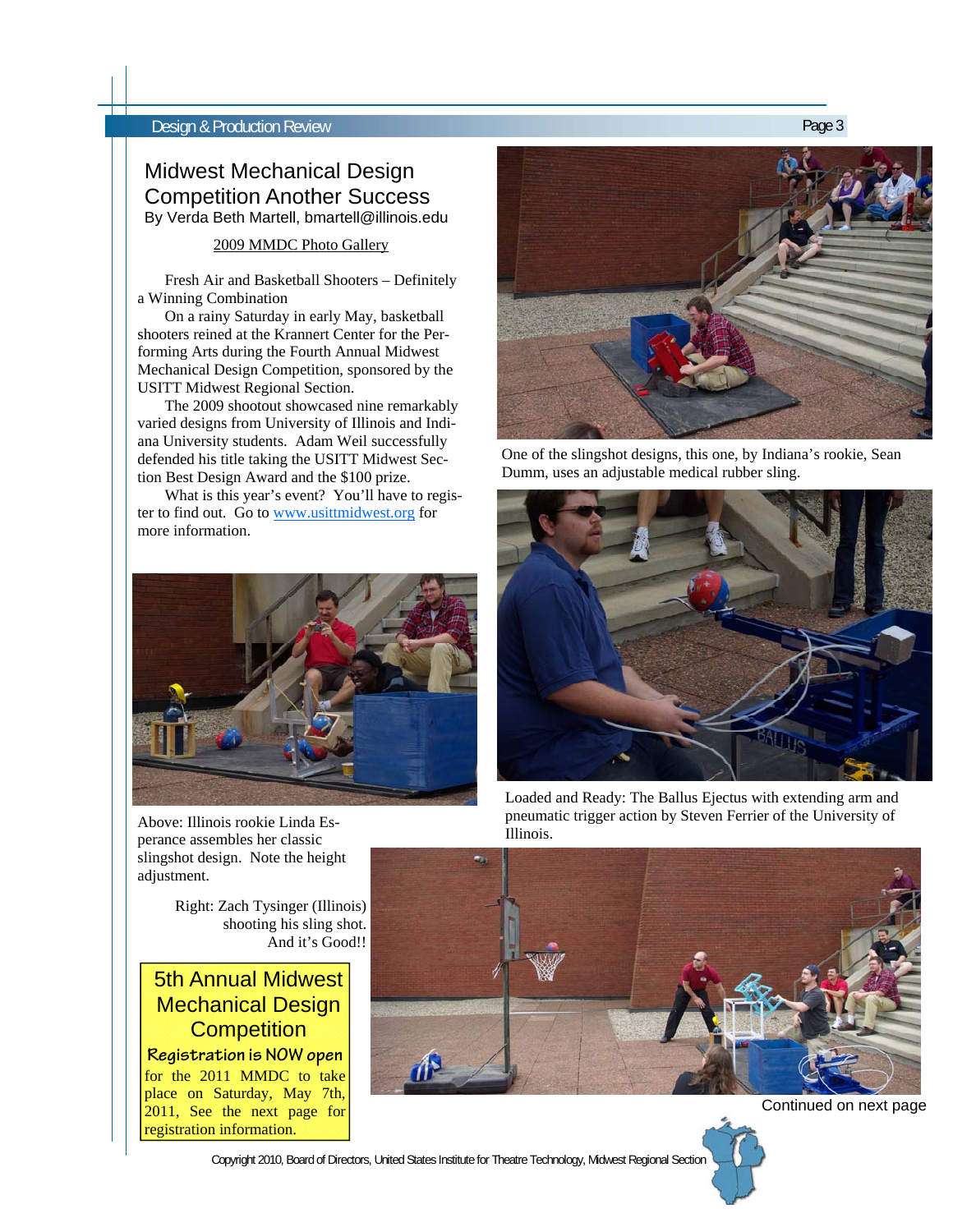#### Design & Production Review Page 4

#### 5th Annual Midwest Mechanical Design Competition Registration Open By Verda Beth Martell, bmartell@illinois.edu

(MMDC) shootout will take place on Saturday, May 7 at the Krannert Center for the Performing Arts at the University of Illinois. Registration for this year's competition starts October  $1<sup>st</sup>$  and is open to college theatre majors of all ages and skill levels, including undergraduate and graduate students.

 **What is the MMDC?** It's your chance to show off your skills, network with students from across the Midwest, and have your mechanical design critiqued by theatre professionals.

 **How does it work?** The students are given the parameters for a mechanical device to design, document and prototype. Then they bring their prototypes to the shootout on May 7 where they are put through

the paces to determine which is the best design.  **What is this Year's Project?** In the past students have designed basketball shooters, trebuchets, dart shooters and more! What's next? You will have to register to find out. After registration you will receive a packet (via e-mail) that includes the project description and specific rules for this year's competi-

 **How do I register?** For more information about

tion. Register soon to get started.

umn.

 **Awards!** This year the overall winner will receive an acrylic trophy and a Full Conference Pass to the 2012 USITT National Conference. The competition is broken into a number of categories – everyone has a chance to win.

 This competition was devised to help students develop a mechanical design process that will benefit them whether they design small siege engines, classic turntables, or the next new Tech Expo-winning idea. The MMDC is intended to reinforce good research, design, construction, troubleshooting and documentation habits. Teachers are encouraged to incorporate this project into their classes.

#### **Attention Designers! Coming Soon - The**

**Midwest Aesthetic Design Competition** will take place alongside the Mechanical Design Competition on May 7 at the Krannert Center. Come watch the shootout, join in on a workshop and show off your design to compete for a full-conference pass to the 2012 USITT National Conference. Look for details, coming this winter.





# The Midwest Mechanical Design Competition